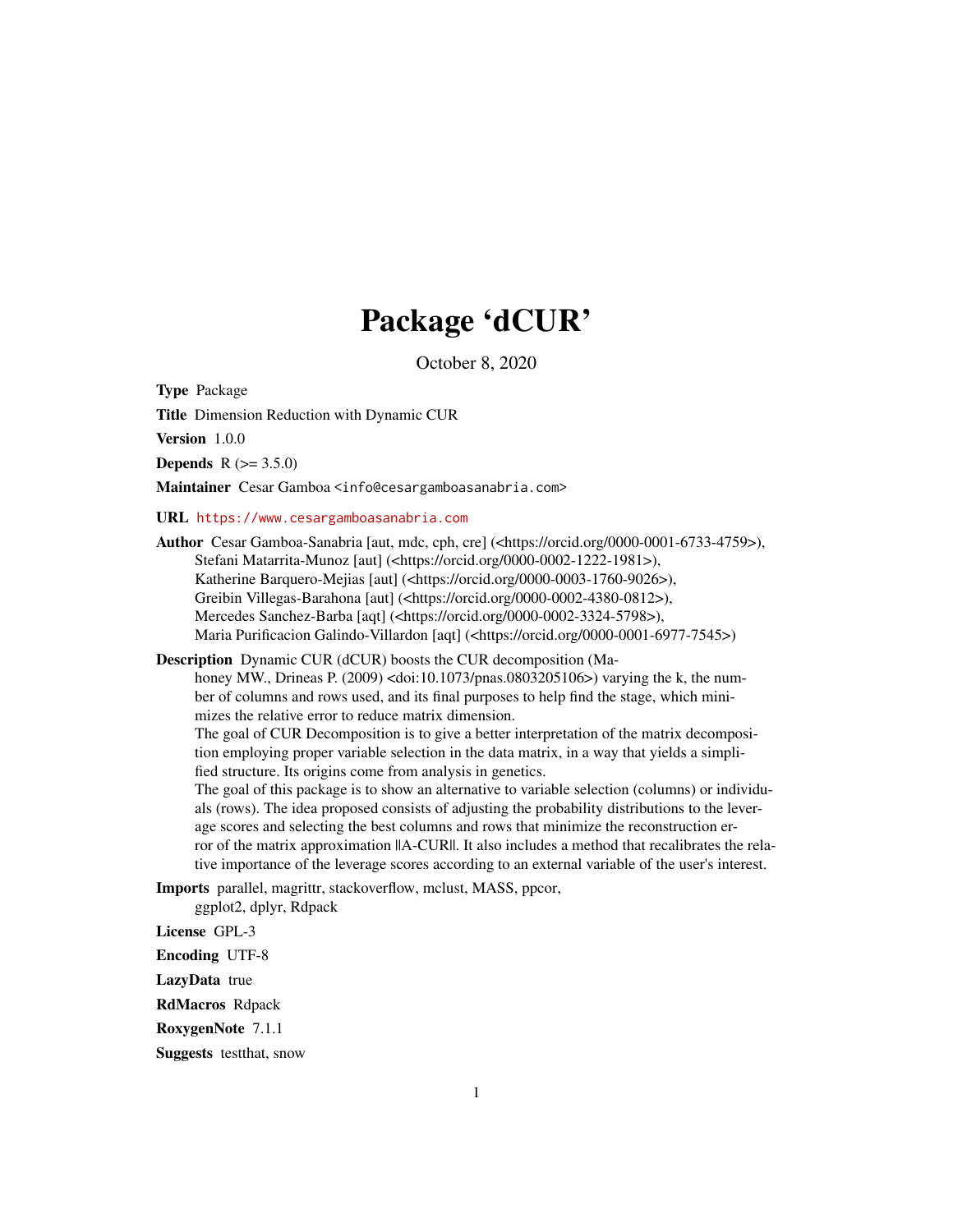<span id="page-1-0"></span>NeedsCompilation no Repository CRAN Date/Publication 2020-10-08 11:30:02 UTC

## R topics documented:

#### **Index** 2008 **[14](#page-13-0)**

AASP *Academic Achievement Score Projection -AASP-*

#### Description

Data from a Ph.D. thesis about Academic Achievement Score Projection, with 632 rows and 205 columns.

#### Usage

data("AASP")

#### Source

Further information about variables can be found in this link:

https://github.com/cgamboasanabria/dCUR/tree/master/inst/AASP\_description\_data.xlsx

#### Examples

data(AASP) dim(AASP)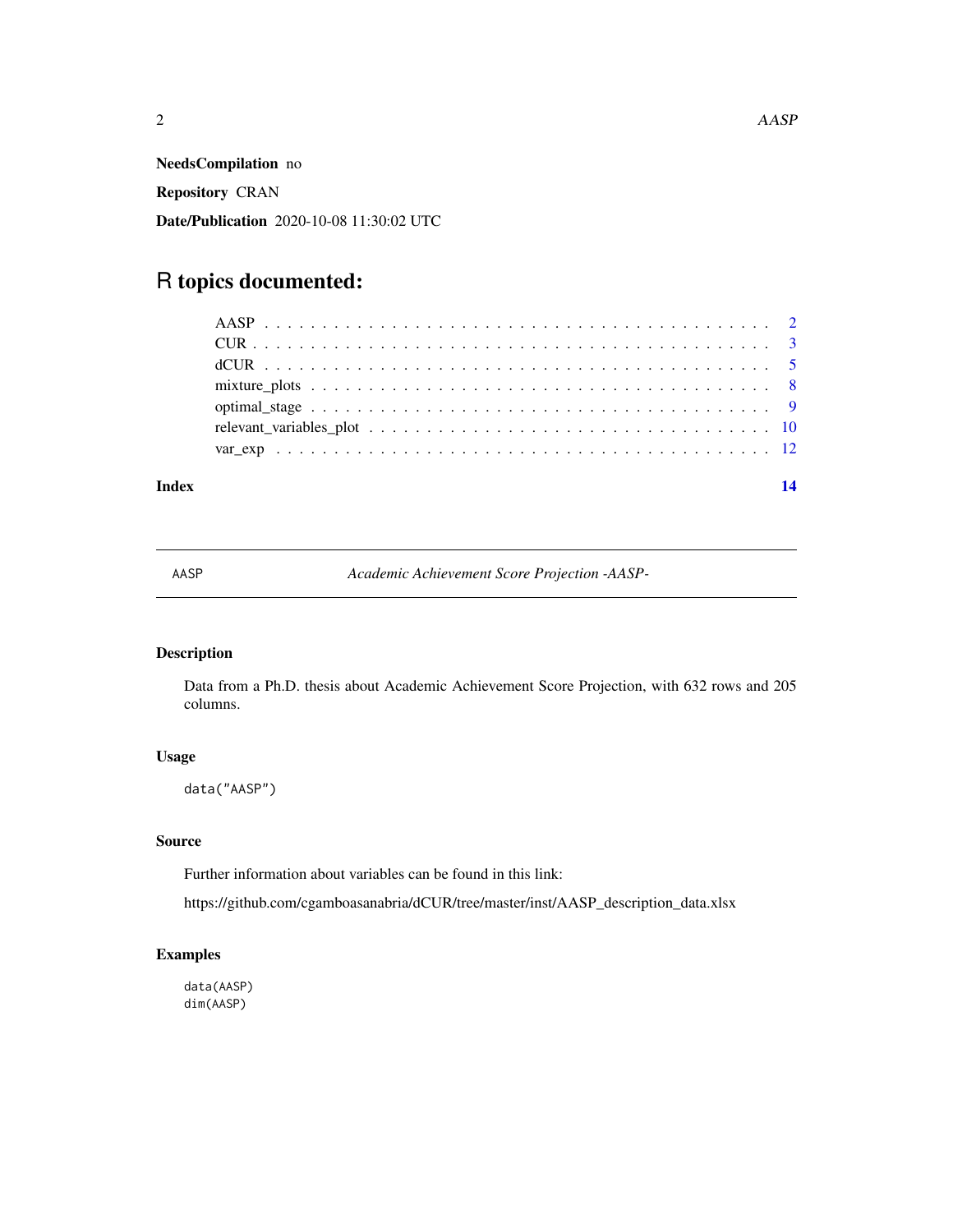#### <span id="page-2-1"></span><span id="page-2-0"></span>CUR *CUR*

#### Description

This function computes the canonical CUR decomposition using top scores as selection criteria to identify the most relevant columns and rows of a given data matrix. It also provides an option to use an extension of CUR decomposition, which reconfigures leverage scores by using the partial and semi partial correlations with an external variable of interest. Additionally, this function lets the user fit a probability distribution of leverage scores with Mixtures Gaussian Models.

#### Usage

```
CUR(
  data,
  variables,
  k = NULL,rows,
  columns,
  standardize = FALSE,
  cur_method = "sample_cur",
  correlation = NULL,
  correlation_type = c("partial", "semipartial"),
  ...
```
#### Arguments

)

| data        | a data frame containing the variables to be used in CUR decomposition and<br>other externals variables with which you want to correlate.                                                                                                                                                                                                                                             |
|-------------|--------------------------------------------------------------------------------------------------------------------------------------------------------------------------------------------------------------------------------------------------------------------------------------------------------------------------------------------------------------------------------------|
| variables   | correspond to the variables used to compute the leverage scores in CUR analysis.<br>The external variable's names must not be included. dplyr package notation can<br>be used to specify the variables (see the example).                                                                                                                                                            |
| k           | corresponds to the number of principal components used to compute the lever-<br>age scores. If NULL, it is considered the number of k main components that<br>accumulate 80% of the variability explained. This argument can also be a pro-<br>portion, in which case the function takes this value as the desired cumulative<br>explained variance and automatically chooses the k. |
| rows        | correspond to the proportion of rows to be selected from the total number of<br>rows in the data matrix. When all the rows are needed and mixture is used as<br>cur_method, a proportion of 0.999 must be used.                                                                                                                                                                      |
| columns     | correspond to the proportion of columns (variables) to be selected from the total<br>number of variables in the data matrix.                                                                                                                                                                                                                                                         |
| standardize | If TRUE the data is standardized (by subtracting the average and dividing by the<br>standard deviation)                                                                                                                                                                                                                                                                              |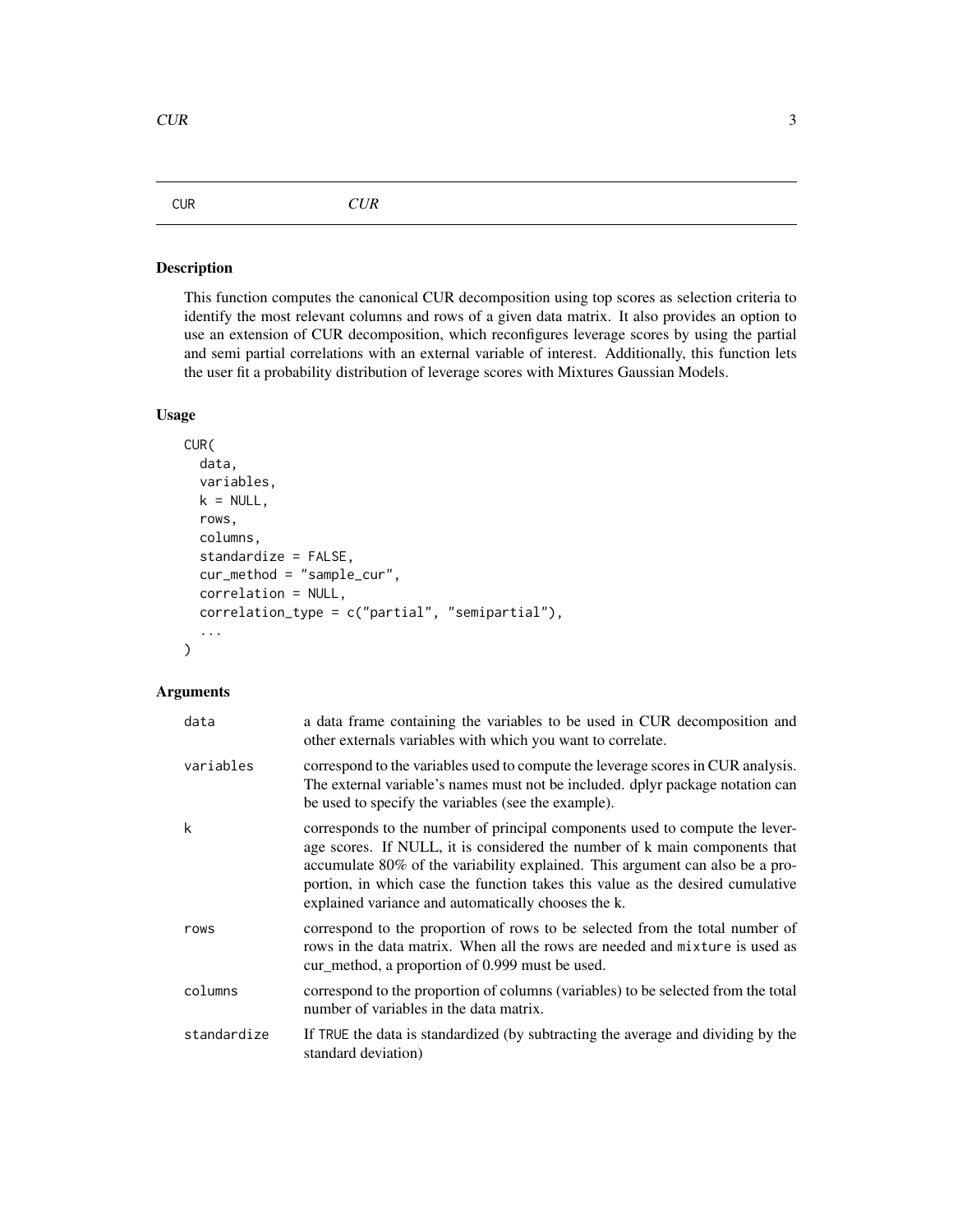<span id="page-3-0"></span>

| cur_method       | character. If sample_cur, the selection of leverage scores is made according to<br>the top score selection criteria set out by Mahoney & Drineas (2009). If mixture<br>method is specified, the best Mixture Gaussian Model is fitted for the leverages,<br>and the selection of the most relevant variables is based on a tabular value given<br>the critical area specified in rows and columns arguments. |  |
|------------------|--------------------------------------------------------------------------------------------------------------------------------------------------------------------------------------------------------------------------------------------------------------------------------------------------------------------------------------------------------------------------------------------------------------|--|
| correlation      | character. It specifies the name of the external variable the computation of lever-<br>age must be adjusted with.                                                                                                                                                                                                                                                                                            |  |
| correlation_type |                                                                                                                                                                                                                                                                                                                                                                                                              |  |
|                  | character. It specifies if the computation of leverage must be adjusted by the<br>semipartial or partial correlation with an external variable.                                                                                                                                                                                                                                                              |  |
|                  | additional arguments to be passed to pcor or spcor                                                                                                                                                                                                                                                                                                                                                           |  |
|                  |                                                                                                                                                                                                                                                                                                                                                                                                              |  |

#### Details

Extension of classic CUR descomposition with top scores selection criteria.

CUR decomposition chooses columns and rows that exhibit high leverage scores and exert a disproportionately large "influence" on the best low-rank fit of the data matrix. The main advantage of CUR Decomposition over SVD is that the original data matrix can be expressed as a reduced number of rows and columns instead of obtaining factorial axes resulting from a linear combination of all the original variables to facilitate interpretation.

The reconfiguration of the leverage scores according to the methodology of Villegas et al. (2018) dividing the leverage score by  $(1 - \rho^2)$ . Where  $\rho$  rho represents the partial or semi-partial correlation that the variables used in CUR decomposition have with an external variable, its purpose is recalibrating the relative importance of the leverage scores according to an external variable of interest.

The correlation type selection could be partial or semi-partial, according to Seongho (2015) of the package in R ppcor.

#### Value

| $\mathsf{k}$            | Number of principal components with which leverages scores are computed.                                                      |  |
|-------------------------|-------------------------------------------------------------------------------------------------------------------------------|--|
| <b>CUR</b>              | CUR matrix.                                                                                                                   |  |
|                         | absolute_error Absolute error computed as the Frobenius norm of the original data -detnoted as<br>A- and CUR matrix: IA-CURII |  |
|                         | relative_error Relative error $\frac{  A-CUR  }{  A  }$                                                                       |  |
| leverage_columns_sorted |                                                                                                                               |  |
|                         | a data frame which specifies the names of relevant columns and its leverages<br>scores arranged downwardly.                   |  |
| leverage_rows_sorted    |                                                                                                                               |  |
|                         | a data frame which specifies the number of relevant rows and its leverages scores<br>arranged downwardly.                     |  |
| leverage_columns        |                                                                                                                               |  |
|                         | a data frame which specifies the names of all columns and its leverages scores.                                               |  |
| leverage_rows           | a data frame which specifies the number of all rows and its leverages scores.                                                 |  |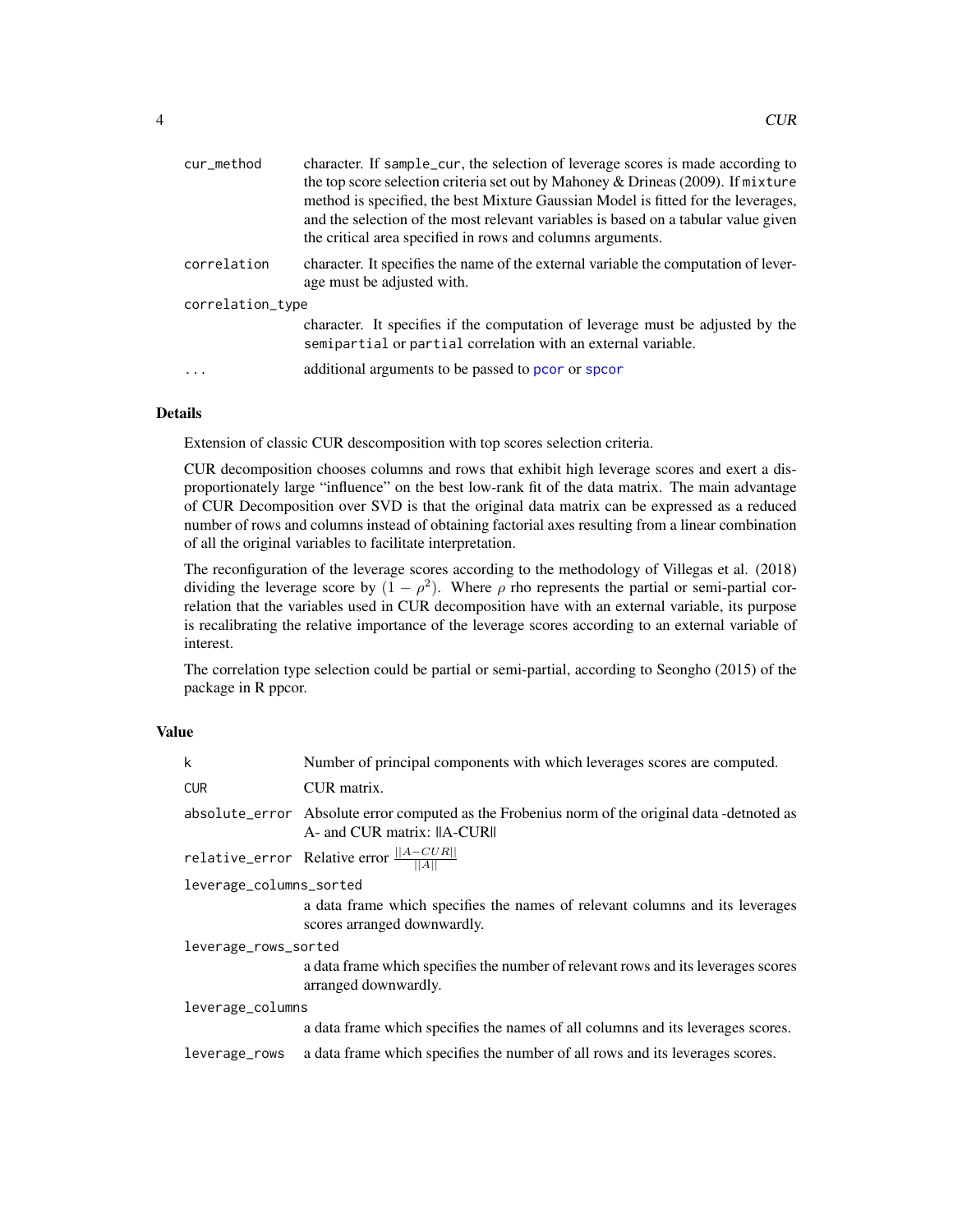#### <span id="page-4-0"></span> $\rm dCUR$  5

#### Author(s)

Cesar Gamboa-Sanabria, Stefany Matarrita-Munoz, Katherine Barquero-Mejias, Greibin Villegas-Barahona, Mercedes Sanchez-Barba and Maria Purificacion Galindo-Villardon.

#### References

Mahoney MW, Drineas P (2009). "CUR matrix decompositions for improved data analysis." *Proceedings of the National Academy of Sciences*, 106(3), 697–702. ISSN 0027-8424, doi: [10.1073/](https://doi.org/10.1073/pnas.0803205106) [pnas.0803205106.](https://doi.org/10.1073/pnas.0803205106) Villegas G, others (2018). "Modelo estadistico pedagogico para la toma de decisiones administrativas y academicas con impacto en el mejoramiento continuo del rendimiento de los estudiantes universitarios, basado en los metodos de seleccion CUR." doi: [10.14201/gredos.139405.](https://doi.org/10.14201/gredos.139405) Villegas G, Martin-Barreiro C, Gonzalez-Garcia N, Hernandez-Gonzalez S, Sanchez-Barba M, Galindo-Villardon M (2019). "Dynamic CUR, an alternative to variable selection in CUR decomposition." *Revistas Investigacion Operacional*, 40(3), 391–399. [https://rev-inv-ope.univ-paris1](https://rev-inv-ope.univ-paris1.fr/fileadmin/rev-inv-ope/files/40319/40319-09.pdf). [fr/fileadmin/rev-inv-ope/files/40319/40319-09.pdf](https://rev-inv-ope.univ-paris1.fr/fileadmin/rev-inv-ope/files/40319/40319-09.pdf). Drineas P, Mahoney MW, Muthukrishnan S (2008). "Relative-error cur matrix decompositions." *SIAM Journal on Matrix Analysis and Applications*, 30(2), 844–881. <https://doi.org/10.1137/07070471X>.

#### Examples

```
#Classic CUR with top scores selection criteria.
result <- CUR(data=AASP, variables=hoessem:notabachillerato,
          k=20, rows = 1, columns = .2, standardize = TRUE,
           cur_method = "sample_cur")
result
#Extension of classic CUR: Recalibrating leverages scores
#and adjusting a mixtures Gaussian models to leverages.
result <- CUR(data=AASP, variables=hoessem:notabachillerato,
          k=20, rows = 1, columns = .2, standardize = TRUE,
           cur_method = "mixture",
          correlation = R1, correlation_type = "partial")
result
```
<span id="page-4-1"></span>dCUR *dCUR*

#### Description

Dynamic CUR is a function that boosts the CUR decomposition varying the k, number of columns, and rows used. Its ultimate purpose is to find the stage which minimizes the relative error. The classic CUR and its extensions can be used in dCUR.

Dynamic CUR is an r package that boosts the CUR decomposition varying the k, the number of columns and rows used, and its final purposes to help find the stage, which minimizes the relative error to reduce matrix dimension. Mahoney & Drineas (2009) identified the singular vectors of the SVD as the PCs' interpretation problem and proposed another type of matrix factorization known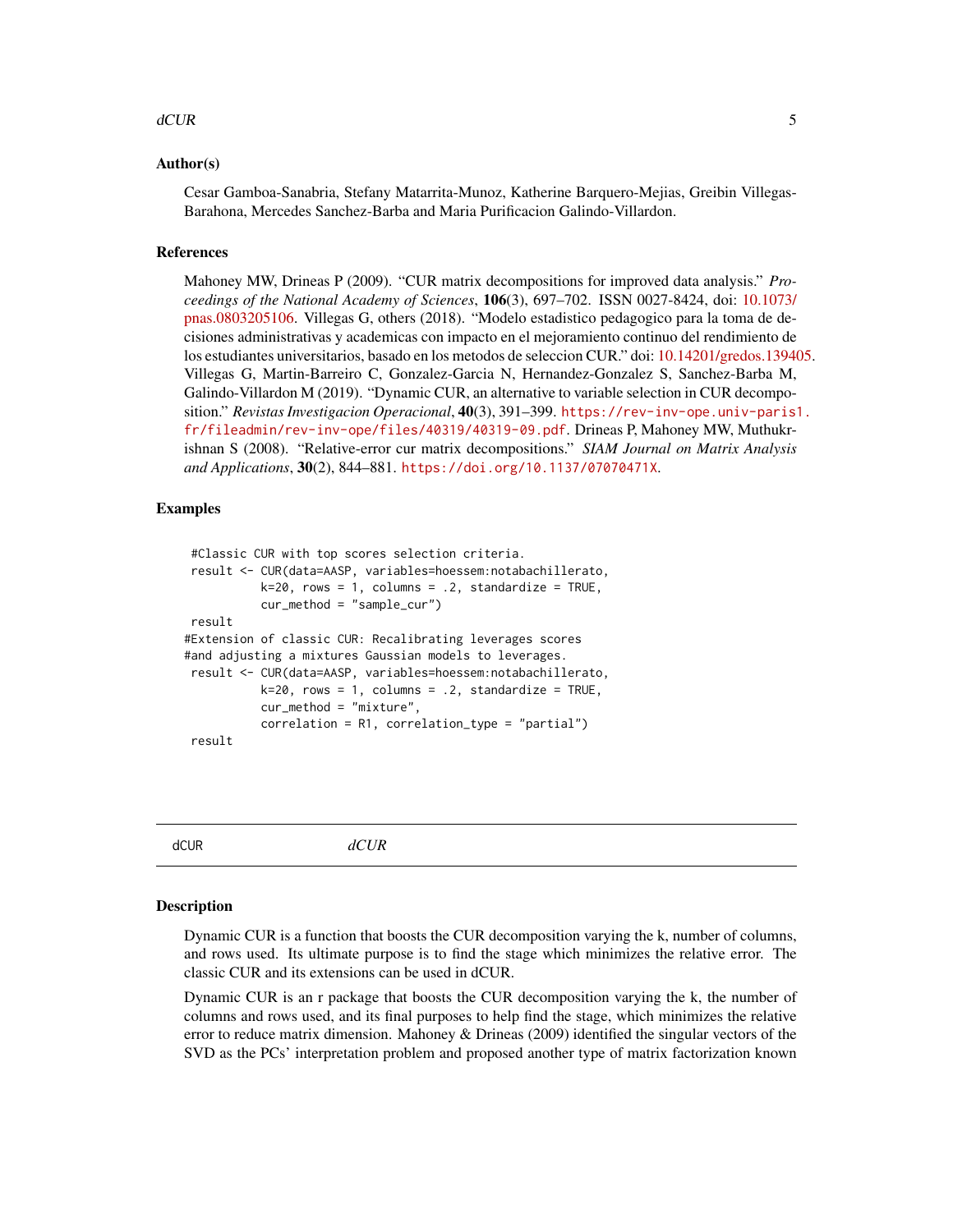<span id="page-5-0"></span>as CUR Decomposition (Mahoney & Drineas, 2009; Mahoney, Maggioni, & Drineas, 2008; Bodor, Csabai, Mahoney, & Solymosi, 2012). The goal of CUR Decomposition is to give a better interpretation of the matrix decomposition employing proper variable selection in the data matrix, in a way that yields a simplified structure. Its origins come from analysis in genetics. One example is the one showed in Mahoney & Drineas (2009), in which cancer microarrays highlighted to recognize, based on 5000 variables, genetic patterns in patients with soft tissue tumors analyzed with cDNA microarrays. The objective of this package is to show an alternative to variable selection (columns) or individuals (rows) to the ones developed by Mahoney & Drineas (2009). The idea proposed consists of adjusting the probability distributions to the leverage scores and selecting the best columns and rows that minimize the reconstruction error of the matrix approximation \|A-CUR\|. It also includes a method that recalibrates the relative importance of the leverage scores according to an external variable of the user's interest.

#### Usage

```
dCUR(
  data,
  variables,
  standardize = FALSE,
  dynamic_columns = FALSE,
  dynamic_rows = FALSE,
  parallelize = FALSE,
  skip = 0.05,
  ...
\mathcal{E}
```
#### Arguments

| data            | a data frame that contains the variables to use in CUR decomposition and other<br>externals variables with which you want to correlate.                                                                                              |  |
|-----------------|--------------------------------------------------------------------------------------------------------------------------------------------------------------------------------------------------------------------------------------|--|
| variables       | correspond to the variables used to compute the leverage scores in CUR analysis.<br>The external variable's names must not be included. dplyr package notation can<br>be used to specify the variables (see examples).               |  |
| standardize     | logical. If TRUE the data is standardized (by subtracting the average and dividing<br>by the standard deviation)                                                                                                                     |  |
| dynamic_columns |                                                                                                                                                                                                                                      |  |
|                 | logical. If TRUE, an iterative process begins where leverage scores are computed<br>for the different values from 1 to k main components, as well as from 1 to c (the<br>proportion of columns to be selected from the data matrix). |  |
| dynamic_rows    | logical. If TRUE, an iterative process begins where leverage scores are computed<br>for the different values from 1 to k main components, as well as from 1 to r (the<br>proportion of rows to be selected from the data matrix).    |  |
| parallelize     | logical. If TRUE the CUR analysis is parallelized.                                                                                                                                                                                   |  |
| skip            | numeric. It specifies the change ratio of columns and rows to be selected.                                                                                                                                                           |  |
| $\ddotsc$       | additional arguments to be passed to CUR.                                                                                                                                                                                            |  |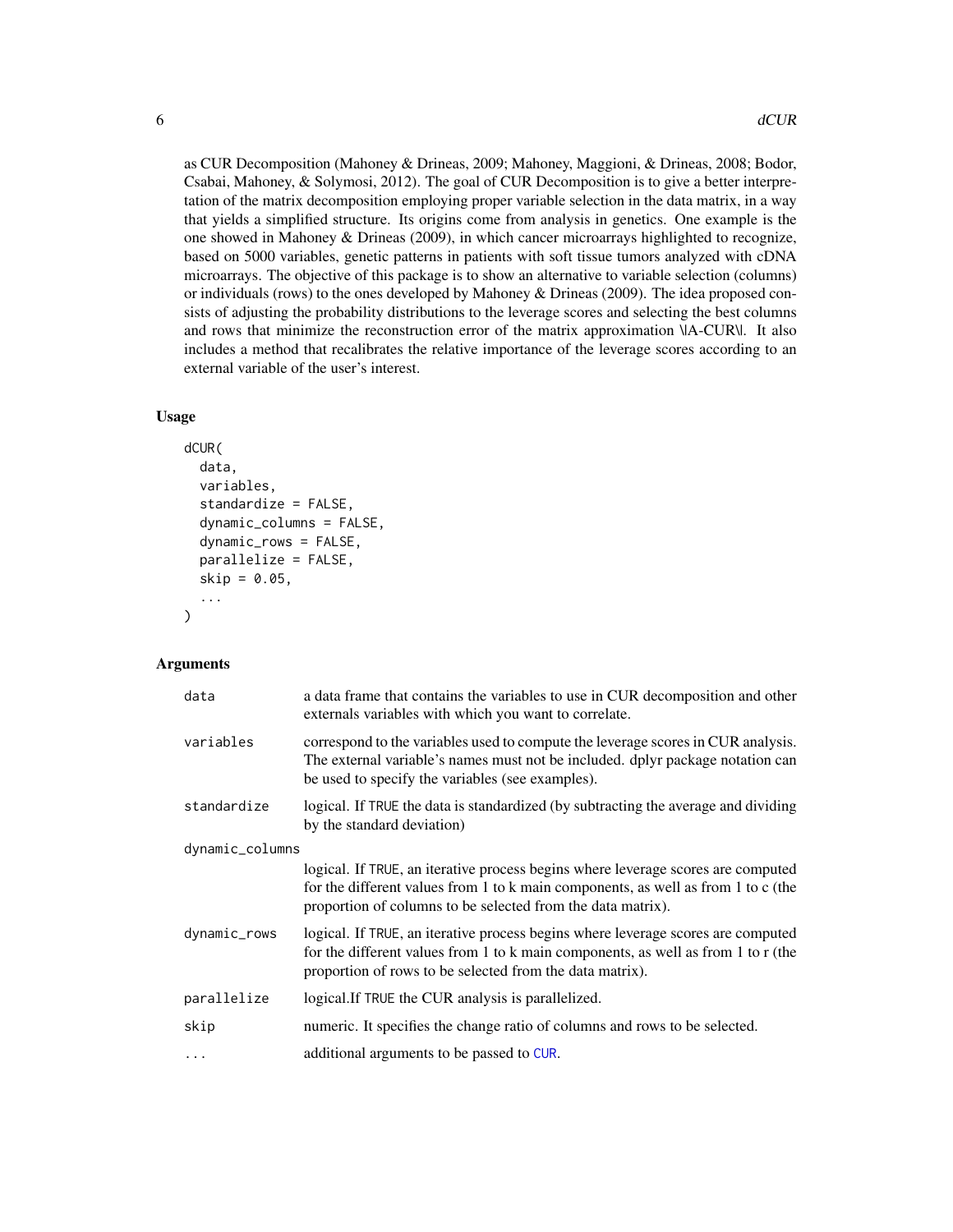#### <span id="page-6-0"></span> $dCUR$  and  $7$

#### Details

This function serves as a basis for selecting the best combination of k (principal components), c (number of columns) and r (number of rows), in other words, the stage that minimizes the relative error  $\frac{||A-CUR||}{||A||}$ , and thus optimizes the number of columns in the analysis, ensuring a percentage of explained variability of the data matrix and facilitating the interpretation of the data set by reducing the dimensionality of the original matrix.

If  $skip = 0.1$  for each k, it is tested with a column proportion of 0, 0.1, 0.11,0.22,...; the same applies for rows. Given the above, it is recommended not to choose a tiny skip, since this implies doing the CUR analysis for more stages.

Parallelizing the function improves its speed significantly.

#### Value

CUR returns a list of lists, each one represents a stage, and it contains:

| k       | Number of principal components with which leverages scores are computed. |
|---------|--------------------------------------------------------------------------|
| columns | number of columns selected.                                              |
| rows    | number of rows selected.                                                 |
|         | relative_error relative_error obtained: $\frac{  A-CUR  }{  A  }$        |

#### Author(s)

Cesar Gamboa-Sanabria, Stefany Matarrita-Munoz, Katherine Barquero-Mejias, Greibin Villegas-Barahona, Mercedes Sanchez-Barba and Maria Purificacion Galindo-Villardon.

Cesar Gamboa-Sanabria <info@cesargamboasanabria.com>

#### See Also

[CUR](#page-2-1) [optimal\\_stage](#page-8-1)

#### Examples

```
results <- dCUR::dCUR(data=AASP, variables=hoessem:notabachillerato,
k=15, rows=0.25, columns=0.25, skip = 0.1, standardize=TRUE,
cur_method="sample_cur",
parallelize =TRUE, dynamic_columns = TRUE,
dvnamic rows = TRUE)
results
```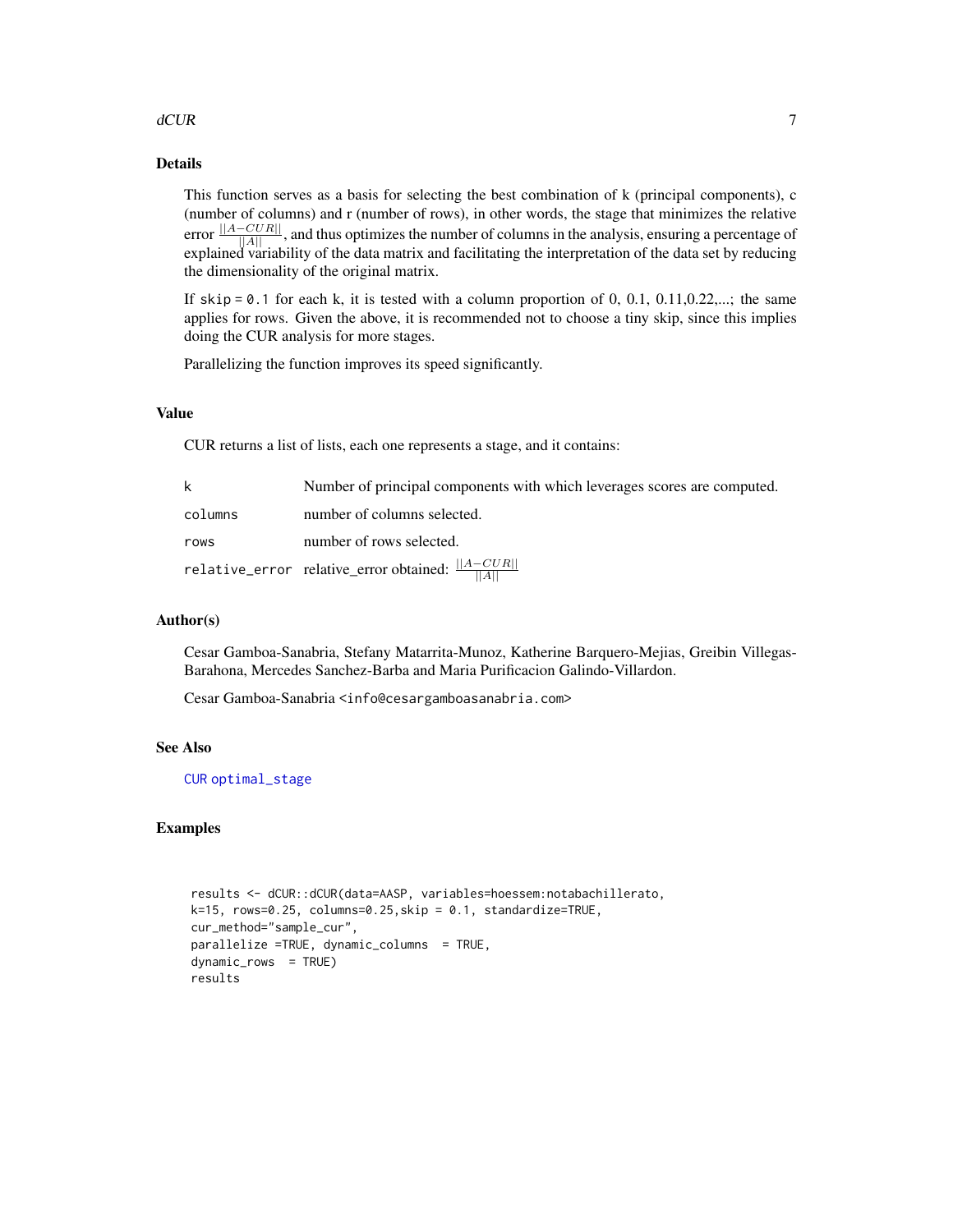<span id="page-7-0"></span>mixture\_plots *mixture\_plots*

#### **Description**

This function returns different plots associated with the fitting of leverages scores through Mixture Gaussian Models.

#### Usage

```
mixture_plots(data)
```
#### Arguments

data An object resulting from a call to CUR when "mixture" is specified as cur\_method.

#### Details

Gaussian Mixture Models Plots

#### Value

mixture\_plots returns a list with the following plots:

| BIC        | BIC Plot of the Bayesian Information Criterion (BIC) for each number of mix-<br>ture components. E and V stands for equal variance in mixture components or<br>variable variance, respectively. |
|------------|-------------------------------------------------------------------------------------------------------------------------------------------------------------------------------------------------|
| density    | leverages score's density                                                                                                                                                                       |
| Cumulative | cumulative density of leverages scores.                                                                                                                                                         |
| 00Plot     | Plot the sample quantiles and controlled quantiles of the inverse of the cumula-<br>tive distribution function.                                                                                 |

#### Author(s)

Cesar Gamboa-Sanabria, Stefany Matarrita-Munoz, Katherine Barquero-Mejias, Greibin Villegas-Barahona, Mercedes Sanchez-Barba and Maria Purificacion Galindo-Villardon.

#### References

Mahoney MW, Drineas P (2009). "CUR matrix decompositions for improved data analysis." *Proceedings of the National Academy of Sciences*, 106(3), 697–702. ISSN 0027-8424, doi: [10.1073/](https://doi.org/10.1073/pnas.0803205106) [pnas.0803205106.](https://doi.org/10.1073/pnas.0803205106) Villegas G, others (2018). "Modelo estadistico pedagogico para la toma de decisiones administrativas y academicas con impacto en el mejoramiento continuo del rendimiento de los estudiantes universitarios, basado en los metodos de seleccion CUR." doi: [10.14201/gredos.139405.](https://doi.org/10.14201/gredos.139405) Villegas G, Martin-Barreiro C, Gonzalez-Garcia N, Hernandez-Gonzalez S, Sanchez-Barba M, Galindo-Villardon M (2019). "Dynamic CUR, an alternative to variable selection in CUR decomposition." *Revistas Investigacion Operacional*, 40(3), 391–399. [https://rev-inv-ope.univ-paris1](https://rev-inv-ope.univ-paris1.fr/fileadmin/rev-inv-ope/files/40319/40319-09.pdf). [fr/fileadmin/rev-inv-ope/files/40319/40319-09.pdf](https://rev-inv-ope.univ-paris1.fr/fileadmin/rev-inv-ope/files/40319/40319-09.pdf).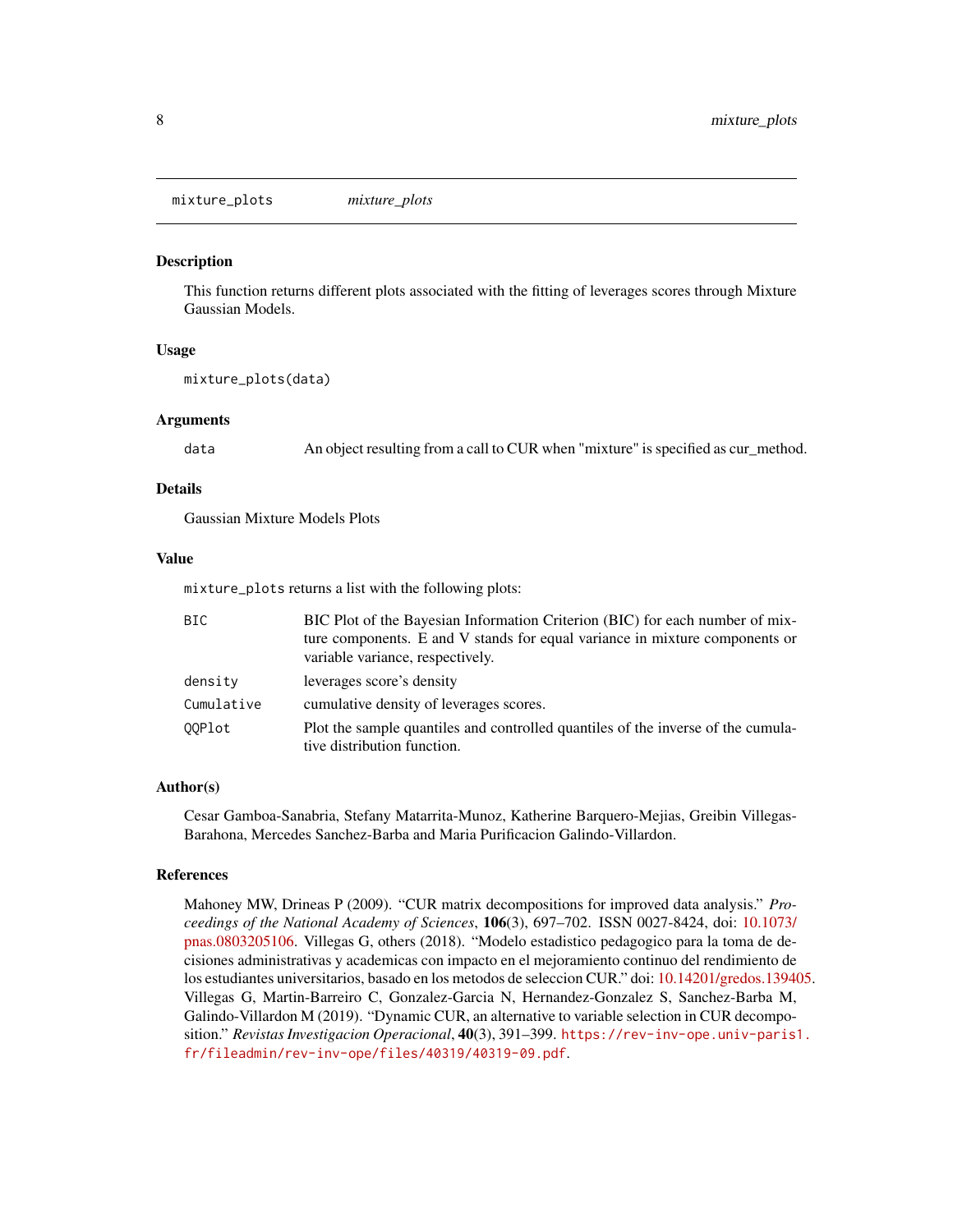#### <span id="page-8-0"></span>optimal\_stage 9

#### See Also

[dCUR](#page-4-1) [CUR](#page-2-1)

#### Examples

```
results <- CUR(data=AASP, variables=hoessem:notabachillerato,
k=20, rows = .9999999, columns = .10, standardize = TRUE,
cur_method = "mixture")
mixture_plots(results)
```
<span id="page-8-1"></span>optimal\_stage *optimal\_stage*

#### Description

optimal\_stage is a function used to select the optimal k, the number of columns and rows of dynamic CUR object; it also produces a data frame and corresponding plots.

#### Usage

optimal\_stage(data, limit = 80)

#### Arguments

| data  | An object resulting from a call to dCUR.              |
|-------|-------------------------------------------------------|
| limit | Cumulative percentage average of relative error rate. |

#### Details

Select the optimal stage of dynamic CUR descomposition

The objective of CUR decomposition is to find the most relevant variables and observations within a data matrix to reduce the dimensionality. It is well known that as more columns (variables) and rows are selected, the relative error will decrease; however, this is not true for k (number of components to compute leverages). Given the above, this function seeks to find the best-balanced stage of k, the number of relevant columns, and rows that have an error very close to the minimum, but at the same time maintain the low-rank fit of the data matrix.

#### Value

| data      | a data frame which specifies the relative error for each stage of CUR decompo-<br>sition.      |
|-----------|------------------------------------------------------------------------------------------------|
| rows_plot | a plot where the average relative error is shown for each number of relevant rows<br>selected. |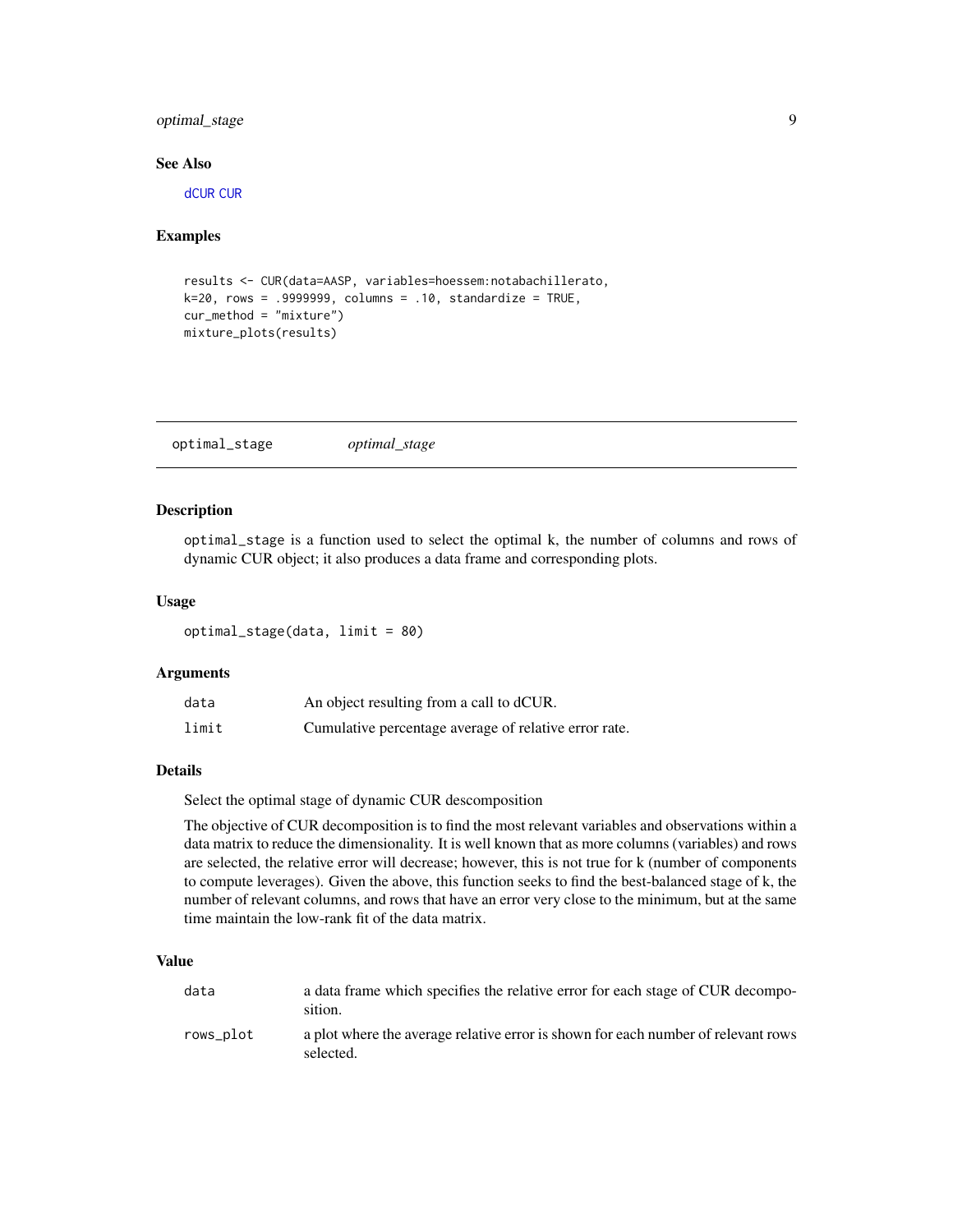<span id="page-9-0"></span>

| columns_plot | a plot where the average relative error is shown for each number of relevant<br>columns selected.                                                                               |
|--------------|---------------------------------------------------------------------------------------------------------------------------------------------------------------------------------|
| k_plot       | a plot where the average relative error is shown for each k (number of compo-<br>nents to compute leverage), given the optimal number of relevant columns and<br>rows.          |
| optimal      | a data frame where the average relative error is shown for optimal k (num-<br>ber of components to compute leverage), given the optimal number of relevant<br>columns and rows. |

#### Author(s)

Cesar Gamboa-Sanabria, Stefany Matarrita-Munoz, Katherine Barquero-Mejias, Greibin Villegas-Barahona, Mercedes Sanchez-Barba and Maria Purificacion Galindo-Villardon.

#### References

Villegas G, Martin-Barreiro C, Gonzalez-Garcia N, Hernandez-Gonzalez S, Sanchez-Barba M, Galindo-Villardon M (2019). "Dynamic CUR, an alternative to variable selection in CUR decomposition." *Revistas Investigacion Operacional*, 40(3), 391–399. [https://rev-inv-ope.univ-paris1](https://rev-inv-ope.univ-paris1.fr/fileadmin/rev-inv-ope/files/40319/40319-09.pdf). [fr/fileadmin/rev-inv-ope/files/40319/40319-09.pdf](https://rev-inv-ope.univ-paris1.fr/fileadmin/rev-inv-ope/files/40319/40319-09.pdf).

#### See Also

[dCUR](#page-4-1) [CUR](#page-2-1)

#### Examples

```
results <- dCUR(data=AASP, variables=hoessem:notabachillerato,
k=15, rows=0.25, columns=0.25,skip = 0.1, standardize=TRUE,
cur_method="sample_cur",
parallelize =TRUE, dynamic_columns = TRUE,
dynamic_rows = TRUE)
result <- optimal_stage(results, limit = 80)
result
result$k_plot
result$columns_plot
result$data
result$optimal
```
relevant\_variables\_plot

*relevant\_variables\_plot*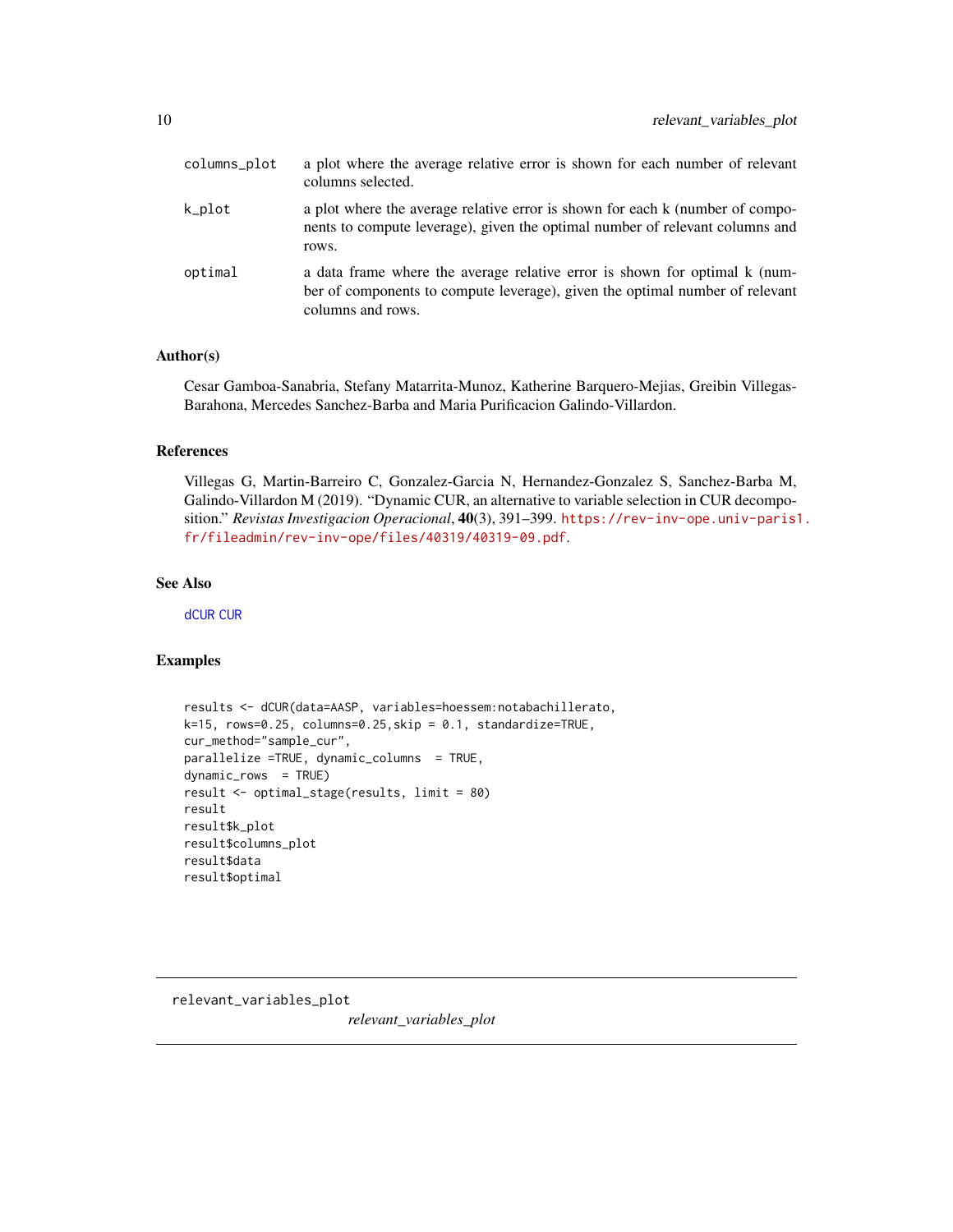#### <span id="page-10-0"></span>Description

relevant\_variables\_plot returns a bar graph which contains the leverages of the most relevant variable of data matrix according to CUR decomposition.

#### Usage

```
relevant_variables_plot(data)
```
#### Arguments

data An object resulting from a call to CUR.

#### Details

Relevant Variables Plot

#### Author(s)

Cesar Gamboa-Sanabria, Stefany Matarrita-Munoz, Katherine Barquero-Mejias, Greibin Villegas-Barahona, Mercedes Sanchez-Barba and Maria Purificacion Galindo-Villardon.

#### References

Villegas G, Martin-Barreiro C, Gonzalez-Garcia N, Hernandez-Gonzalez S, Sanchez-Barba M, Galindo-Villardon M (2019). "Dynamic CUR, an alternative to variable selection in CUR decomposition." *Revistas Investigacion Operacional*, 40(3), 391–399. [https://rev-inv-ope.univ-paris1](https://rev-inv-ope.univ-paris1.fr/fileadmin/rev-inv-ope/files/40319/40319-09.pdf). [fr/fileadmin/rev-inv-ope/files/40319/40319-09.pdf](https://rev-inv-ope.univ-paris1.fr/fileadmin/rev-inv-ope/files/40319/40319-09.pdf).

#### See Also

[dCUR](#page-4-1) [CUR](#page-2-1)

#### Examples

```
result <- CUR(data=AASP, variables=hoessem:notabachillerato,
k=20, rows = 1, columns = .2, standardize = TRUE,
cur_method = "sample_cur")
relevant_variables_plot(result)
```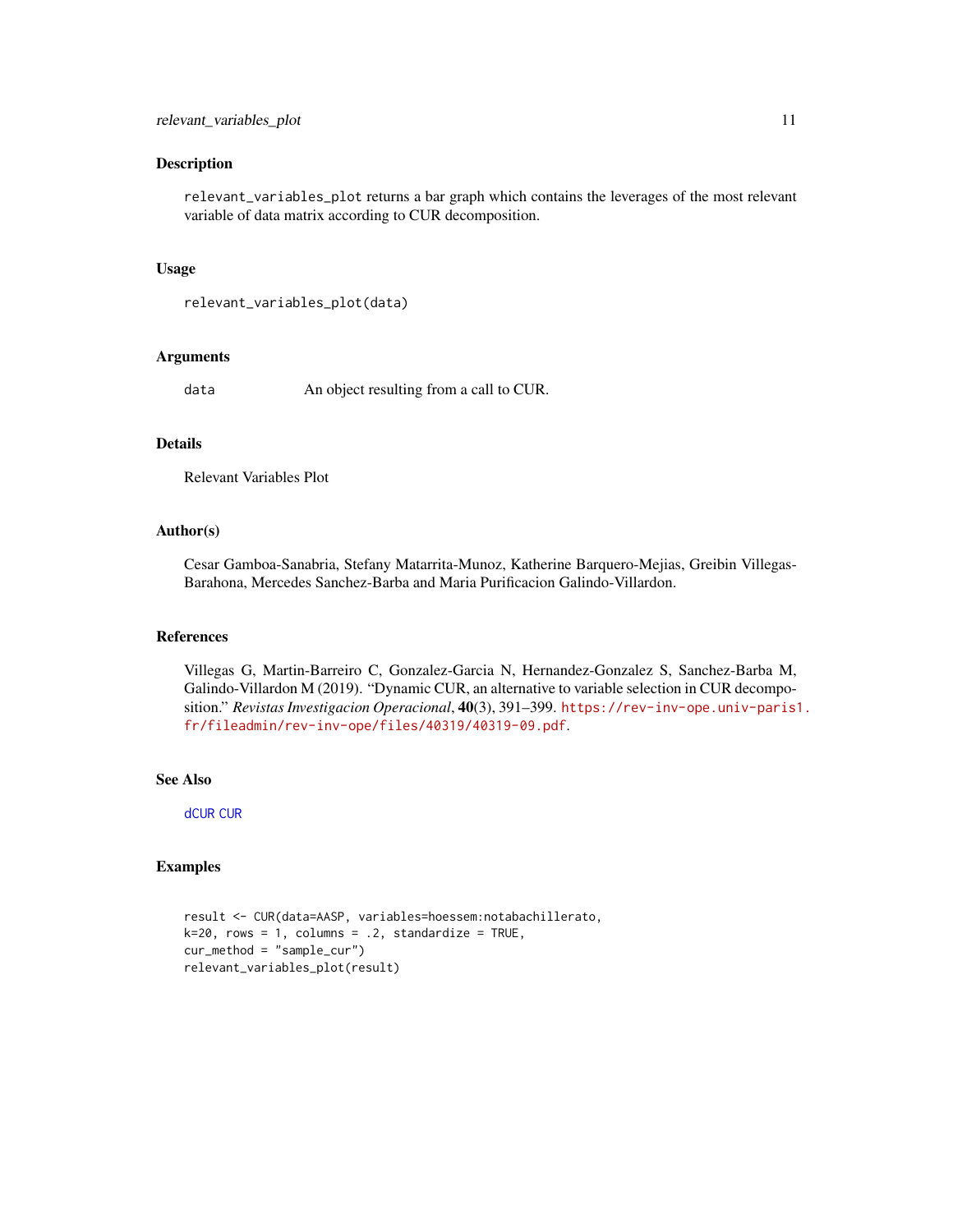<span id="page-11-0"></span>var\_exp *var\_exp*

#### **Description**

var\_exp is used to compute the proportion of the fraction of variance explained by a principal component analysis.

#### Usage

```
var_exp(data, standardize = FALSE, ...)
```
#### Arguments

| data        | a data frame that contains the variables to be used in CUR decomposition.                                  |
|-------------|------------------------------------------------------------------------------------------------------------|
| standardize | logical. If TRUE rescale an original data frame to have a mean of zero and a<br>standard deviation of one. |
| .           | Additional arguments to be passed to dplyr::select                                                         |

#### Details

The objective of CUR decomposition is to find the most relevant variables and observations within a data matrix and to reduce the dimensionality. It is well known that as more columns (variables) and rows are selected, the relative error will be lower; however, this is not true for k (number of components to calculate leverages). Given the above, this function seeks to find the best-balanced scenario of k, the number of relevant columns, and rows that have an error very close to the minimum, and that, in turn, uses a smaller amount of information.

#### Value

var\_exp a data frame with the proportion of explained variance for each principal component.

#### Author(s)

Cesar Gamboa-Sanabria, Stefany Matarrita-Munoz, Katherine Barquero-Mejias, Greibin Villegas-Barahona, Mercedes Sanchez-Barba and Maria Purificacion Galindo-Villardon.

#### References

Mahoney MW, Drineas P (2009). "CUR matrix decompositions for improved data analysis." *Proceedings of the National Academy of Sciences*, 106(3), 697–702. ISSN 0027-8424, doi: [10.1073/](https://doi.org/10.1073/pnas.0803205106) [pnas.0803205106.](https://doi.org/10.1073/pnas.0803205106) Villegas G, others (2018). "Modelo estadistico pedagogico para la toma de decisiones administrativas y academicas con impacto en el mejoramiento continuo del rendimiento de los estudiantes universitarios, basado en los metodos de seleccion CUR." doi: [10.14201/gredos.139405.](https://doi.org/10.14201/gredos.139405) Villegas G, Martin-Barreiro C, Gonzalez-Garcia N, Hernandez-Gonzalez S, Sanchez-Barba M, Galindo-Villardon M (2019). "Dynamic CUR, an alternative to variable selection in CUR decomposition." *Revistas Investigacion Operacional*, 40(3), 391–399. [https://rev-inv-ope.univ-paris1](https://rev-inv-ope.univ-paris1.fr/fileadmin/rev-inv-ope/files/40319/40319-09.pdf). [fr/fileadmin/rev-inv-ope/files/40319/40319-09.pdf](https://rev-inv-ope.univ-paris1.fr/fileadmin/rev-inv-ope/files/40319/40319-09.pdf).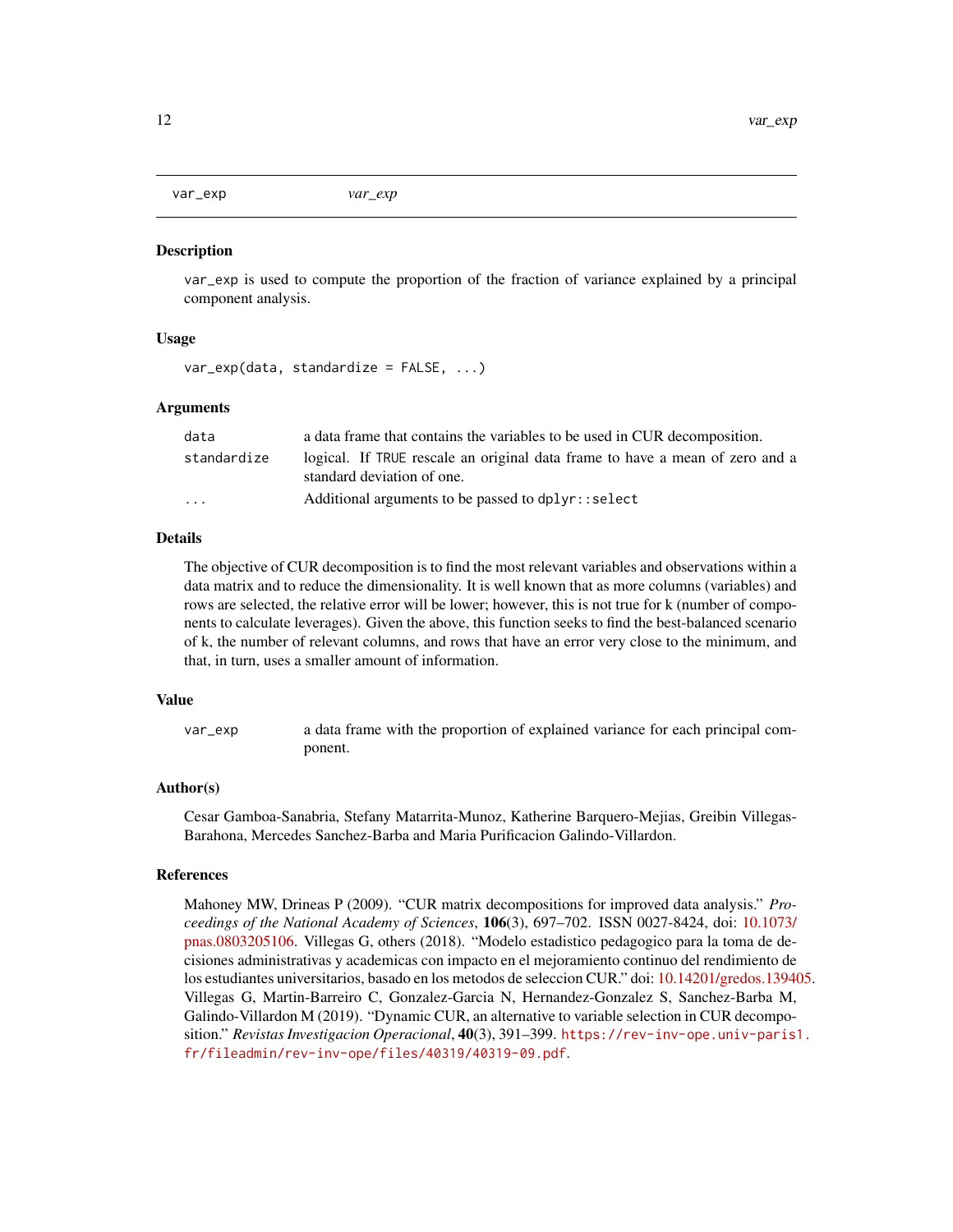<span id="page-12-0"></span>var\_exp 13

#### See Also

[dCUR](#page-4-1) [CUR](#page-2-1)

### Examples

var\_exp(AASP, standardize = TRUE, hoessem:notabachillerato)